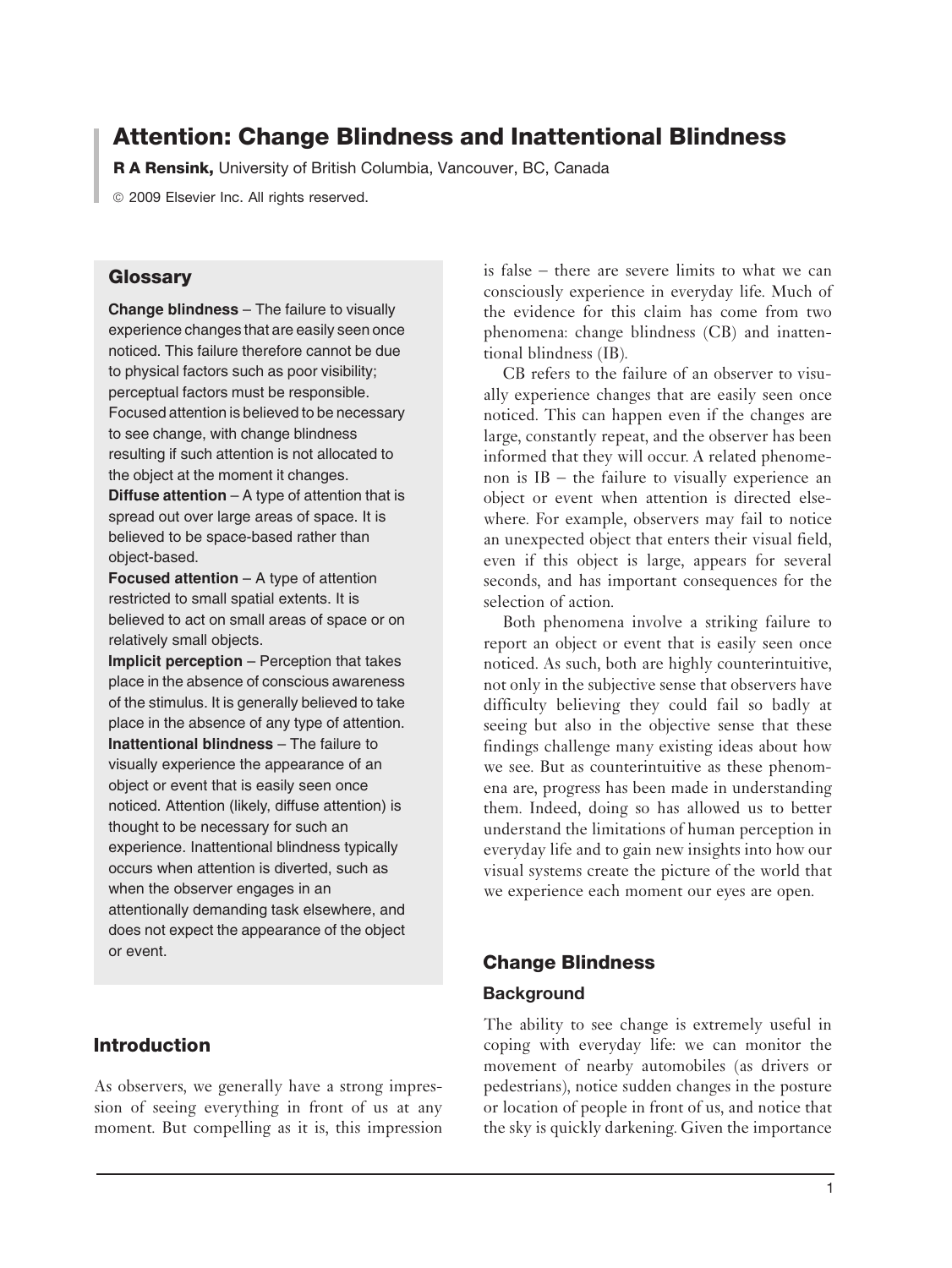<span id="page-1-0"></span>of perceiving change and the fact that most humans can survive reasonably well in the world, it follows that our ability to perceive change must be such that few events in the world escape our notice. This agrees nicely with our impression that we perceive at each moment most, if not all, objects and events in front of us.

Failures to see change have long been noticed, but they were usually taken to be temporary aberrations, with nothing useful to say about vision. This attitude began to change in the early twentieth century, when film editors discovered an interesting effect: when the audience moved their eyes across the entire screen (e.g., when the hero exited on the left side and the femme fatale entered on the right) almost any change made during this time (e.g., a blatant change of costume) would often go unnoticed. A similar blindness to change could be induced by making it during a loud, sudden noise (e.g., a gunshot), during which the audience would momentarily close their eyes.

The scientific study of this effect began in the mid-1950s, with work on position changes in dot arrays and other simple stimuli. Here, a change in one of the items was typically made contingent on a temporal gap that lasted several seconds. A separate line of studies was also begun that investigated the perception of displacements made contingent on an eye movement (or saccade). In all cases, observers were found to be surprisingly poor at detecting changes made under such conditions.

The next wave of studies, begun in the 1970s, was based on a more systematic examination of these effects. This work uncovered a general limit to the ability to detect gap-contingent changes under a wide variety of conditions; this eventually formed the basis for the proposal of a limited-capacity visual short-term memory (vSTM). Likewise, a general lack of ability was found for detection of saccadecontingent changes, which was traced to a limited transsaccadic memory. Both lines of research were eventually linked by the proposal that transsaccadic memory and vSTM were in fact the same system.

A third wave began in the mid-1990s, extending the methodology and results of earlier work in several ways. To begin with, stimuli were often more complex and realistic: images of real-world scenes or dynamic events were used in place of simple figures. Next, changes were often repeated rather than occurring just once, allowing the use of time as well as accuracy to measure performance (Figure 1). Third, blindness was induced via several new kinds of manipulation, such as making changes during a film cut or during the appearance of sudden splats elsewhere in the image. Finally, all these effects  $-$  as well as the earlier ones  $-$  were accounted for by the proposal that attention is



Figure 1 Example of a technique to induce CB. Here the change is made during a brief gap between the original and the modified stimulus. (a) One-shot paradigm. A single alternation of the stimuli is used, and the observer must respond to it. Performance is measured by accuracy of detection (or identification or localization). (b) Flicker paradigm. Stimuli are continually cycled under the observer responds. Performance is measured by the time taken until the change is detected (or identified or localized). Both types of measurement paradigm can also be applied to other techniques, such as changes made during saccades or splats.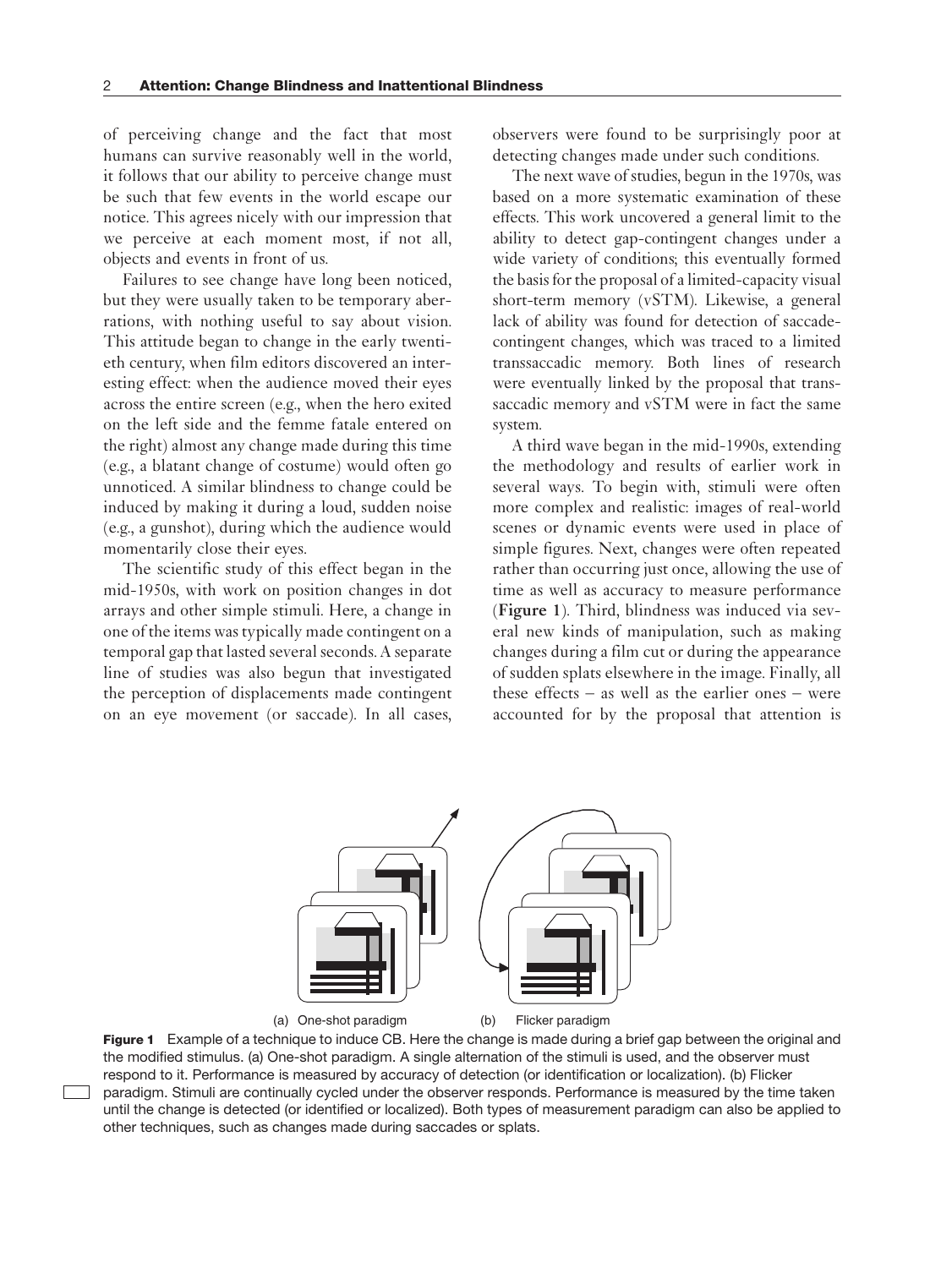necessary to see change. This work therefore showed that this CB is a general and robust phenomenon that can last for several seconds, and can be connected to known perceptual mechanisms. As such, it supported the idea that change perception is an important part of perception, and that studying its failure can cast light on mechanisms central to our experience of the world.

## **Conceptual Distinctions**

A clear understanding of  $CB -$  and its inverse, change perception – has been slow to emerge. This is partly due to the nature of change itself. Although this concept appears simple, attempts to formalize it over the years – from the earliest Greek thinkers to modern philosophers – have generally encountered difficulties. However, a number of important distinctions have become clear, which have helped our understanding of CB.

#### **Change versus motion**

The human perception of temporal variation is handled by two separate systems: a motiondetection system for variation in regards to a particular location and a change-detection system for variation in regards to structure. Temporal variations in the world activate both systems to some extent. For example, a moving automobile will activate motion detectors over the relevant part of the visual field, although these will not be able to determine whether there is an enduring spatiotemporal structure that remains constant. Conversely, a whirling dust devil will be seen as a coherent moving structure, even though there is nothing beyond the flow of dusty air in space. The key challenge in perceiving motion and change is to separate out the contributions of these two systems, so that temporal variation is assigned to the correct substrate.

#### Change versus difference

Another important distinction is that between change and difference. In both cases, reference is to a particular structure – an object or event of some kind. However, while change refers to transformation of a single structure, difference refers to the comparison of two or more separate structures.

More precisely, change is based on the properties of the same structure at separate points in time, and can be perceived as a single dynamic visual event. For example, when a person is seen walking, their legs are seen at various positions over time. This kind of perception suggests – although does not prove – that the underlying representation has a spatiotemporal continuity of some kind. In contrast, difference is based on an atemporal comparison of structures that may or may not exist simultaneously, for example, comparing the height of two people. This kind of perception allows for the possible involvement of long-term memory elements that are only intermittently engaged.

This distinction is important. Change detection and difference detection can be distinguished, at least conceptually; it is important to consider the type of experiment used when discussing either one. Spotting the difference between two side-by-side stimuli may not engage the same perceptual mechanisms as detecting a change in successively presented stimuli. Failure to make this distinction can lead to erroneous conclusions being drawn about the mechanisms involved.

## Experimental Approaches and Results

All studies to date have been based on much the same design: an initial stimulus is first presented (e.g., a picture), an altered version is then shown (e.g., some object in it is removed), and the ability of the observer to perceive the change is then measured (see [Figure 1](#page-1-0)). Various aspects of perception have been explored in this manner based on particular selections among a relatively small set of design parameters.

#### Type of task

CB is the failure to perceive a change. Since there are several different aspects to perception, there can be – at least in principle – several different kinds (or levels) of blindness. These can be investigated by giving the observer the appropriate kind of task:

. Detection. This is the most basic and the most widely studied aspect, concerned with the simple noticing of a change. No properties of the change itself are necessarily perceived: the observer is simply asked to report whether it occurs.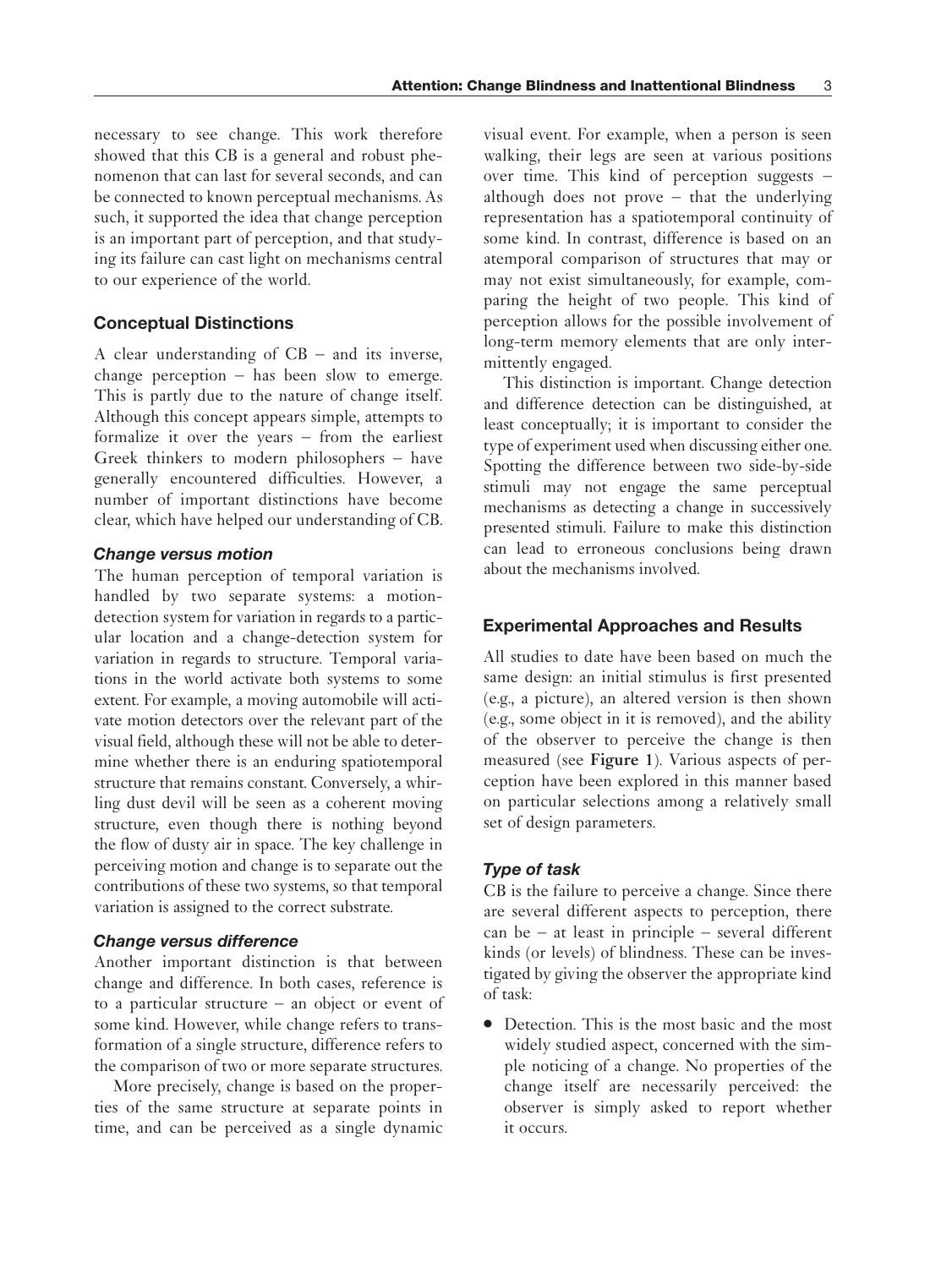- . Identification. This concerns reporting the properties of the change, that is, seeing what type it is (e.g., a change in color, a change in orientation). This can in principle be separated from detection: the observer could be asked to guess the type of change even if the change itself was not detected. Identification of change appears to be more difficult than detection, indicating that somewhat different mechanisms are involved.
- . Localization. This is concerned with reporting the location of the change. This can be decoupled from detection and from identification, at least in principle. Relatively little work to date has been done on this aspect of perception. Some results suggest that a separate memory for location may exist, although this has not yet been fully established.

## Type of response

Another way to engage different mechanisms is to use different aspects of the response of an observer to a change in the external world. These effectively test different perceptual subsystems:

- . Explicit percept. This is the approach used in most perceptual experiments, involving the conscious visual experience of the observer. A high degree of blindness can usually be induced. The proposal that attention is needed to see change is concerned with this type of experience.
- . Semiexplicit percept. Some observers can have a 'gut feeling' for several seconds that change is occurring, even though they do not yet see it (i.e., do not have a picture of it). The basis of this is controversial, but it may involve nonattentional or subattentional systems.
- . Implicit percept. Change that is not experienced consciously may still be perceived implicitly. If so, this must be measured by its effect on other processes. For example, some studies indicate that an unseen change can influence forced-choice guessing about its possible location. The existence of this form of perception is controversial, although evidence for it appears to be increasing.
- . Visuomotor response. This involves the response of a visually guided motor system to a

change that is not consciously experienced. Systems used are almost always manual pointing or eye fixation. Both kinds of visuomotor response are faster than consciously mediated ones. They also appear to be more accurate, suggesting the existence of representations with higher-capacity memory.

## Attentional manipulation

A central tenet in change perception is that attention is needed to consciously experience change. In normal viewing, the local motion signals accompanying a change attract attention to its location, allowing the change to be seen immediately; this is why it helps to wave at a friend from across the room. If these local signals can be neutralized so that the automatic drawing of attention cannot help, a time-consuming attentional scan of the display will be needed. The observer will consequently be blind to the change until attention is directed to the appropriate item. A variety of techniques have explored this:

- . Gap-contingent techniques. The change is made during a blank field or mask briefly displayed between the original and altered stimulus, which swamps the local motion signal (see [Figure 1](#page-1-0)). Observers are very poor at detecting change if more than a few items are present; results suggest only 3–4 items can be seen to change at a time.
- . Saccade-contingent techniques. The change is made during a saccade of the eyes. Observers are generally poor at detecting change if more than a few items are present; again, a limit of 3–4 items is found. CB can also be induced for position change with even one item present, provided no global frame of reference exists.
- . Blink-contingent technique. The change is made during an eyeblink. Again, observers are generally poor at detecting such changes. Interestingly, blindness can be induced even if the observer is fixating the changing item.
- . Splat-contingent techniques. These make the change at the same moment as the appearance of brief distractors (or splats) elsewhere in the image. The blindness induced in this manner is relatively weak, but still exists, showing that it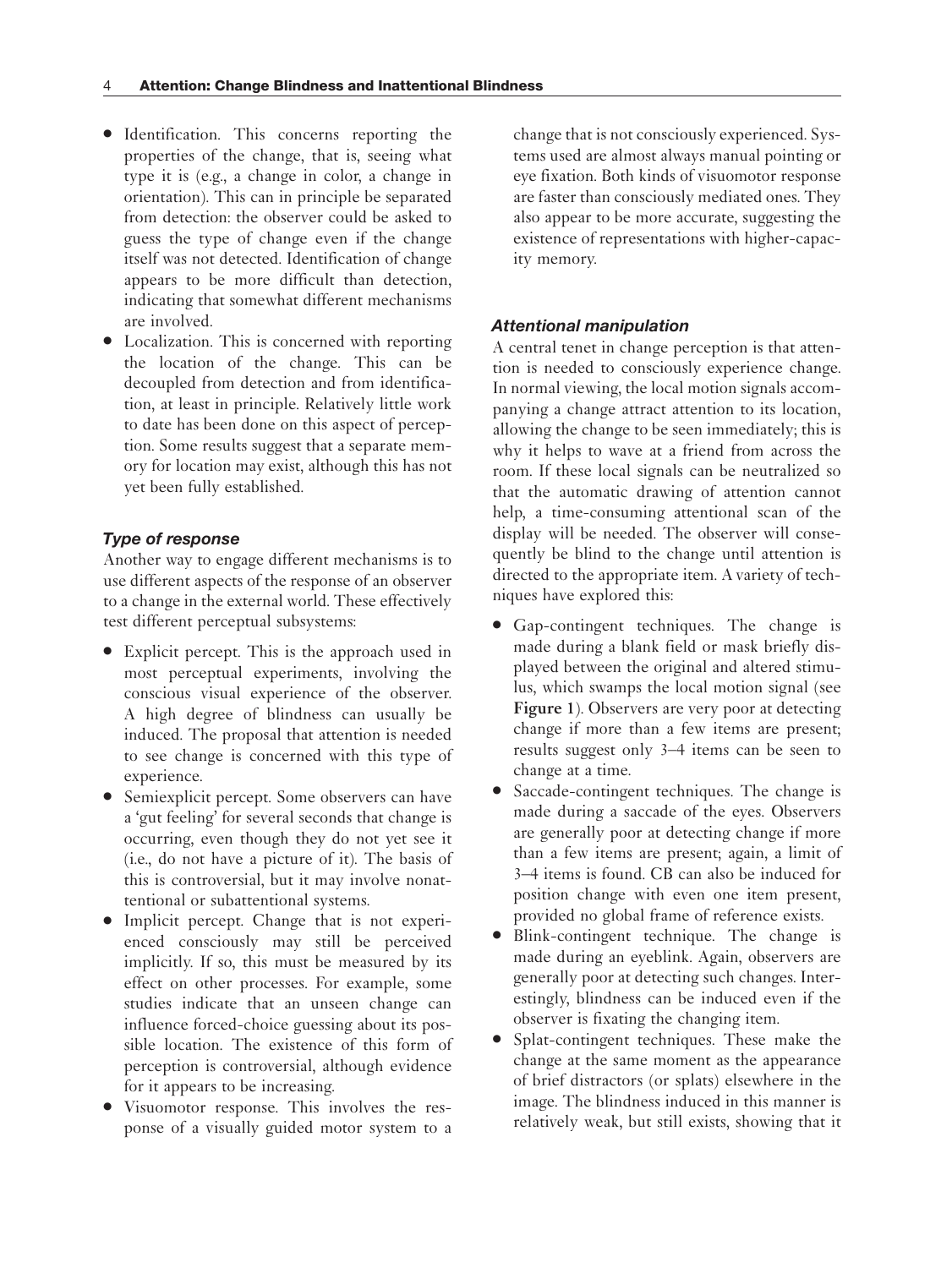can be induced even when the change is completely visible.

. Gradual-change techniques. Here, the transition between original and altered display is made slowly (e.g., over the course of several seconds). Observers generally have difficulty detecting such changes, even though no disruptions are used.

The results from all these approaches are consistent with the proposal that attention is needed to see change. The finding that at most 3–4 items can be seen to change at a time is consistent with the capacity of attention obtained via other techniques such as attentional tracking.

## Perceptual set

An important part of perception is the perceptual set of the observer, which strongly affects the mechanisms engaged for a given task. The issue of set is important for the question of which mechanisms are involved in everyday vision, and how these are related to performance as measured in the laboratory:

- . Intentional set. Observers are instructed to expect a change of some kind. They are assumed to devote all their resources to detecting the change, which provides a way to determine perceptual capacities. A further refinement is controlling expectation for particular types of change. Changes for presence and location are not affected by expectation of type, whereas changes for color are.
- . Incidental set. Observers are given some other task as their primary responsibility (e.g., count the number of sheep in an image); there is no mention of a possible change until after the task is over. The engagement of perceptual mechanisms is believed to be more representative of their use in everyday life. The degree of blindness found under these conditions is higher than under intentional conditions, indicating that relatively little is attended – or at least remembered – in many real-life tasks.

## Implications for Perceptual Mechanisms

At one level, CB is an important phenomenon in its own right: among other things, it illustrates the extent to which we can potentially miss important changes in everyday life. Indeed, most people are unable to believe the extent to which they are unable to see change  $-$  in essence, they suffer from 'CB blindness.'

However, CB itself can also be harnessed as a powerful tool to investigate the mechanisms by which we see. The exact conclusions obtained from such studies are still the subject of debate, but their general outlines are becoming clear.

#### Visual attention and short-term memory

All experiments on CB are consistent with the proposal that attention is needed to see change. Experiments on carefully controlled stimuli suggest that 3–4 items can be seen to change at a time, consistent with the limit on attention obtained via other techniques, such as attentional tracking.

However, while a limit of some sort is involved, the nature of this limit is still somewhat unclear. Contrary to subjective impression, change perception is not an elementary process. Instead, it involves – at least in principle – a sequence of several steps: enter the information into a memory store, consolidate it into a form usable by subsequent processes, hold onto this for at least a few hundred milliseconds, compare it to the current stimulus at the appropriate location, clear the memory store, and then shift to the next item. A limit on any of these steps would limit the entire process, making it difficult to determine the relevant step in a given situation.

Most proposals for mechanisms have been couched in terms of either visual attention or vSTM. Both are similar in the results they cite and the mechanisms they propose. Part of this is caused by the extensive overlap that appears to exist between the mechanisms associated with attention and vSTM. Indeed, the difference may be largely one of terminology, caused by the vagueness in the definition of attention. As used in CB studies, attention is defined by the formation of representations coherent over space and time; such representations are not that different from those posited as the basis of vSTM.

In any event, interesting new issues are emerging. One is whether the limiting factor applies to the construction of the coherent representation, or to its maintenance once it is formed,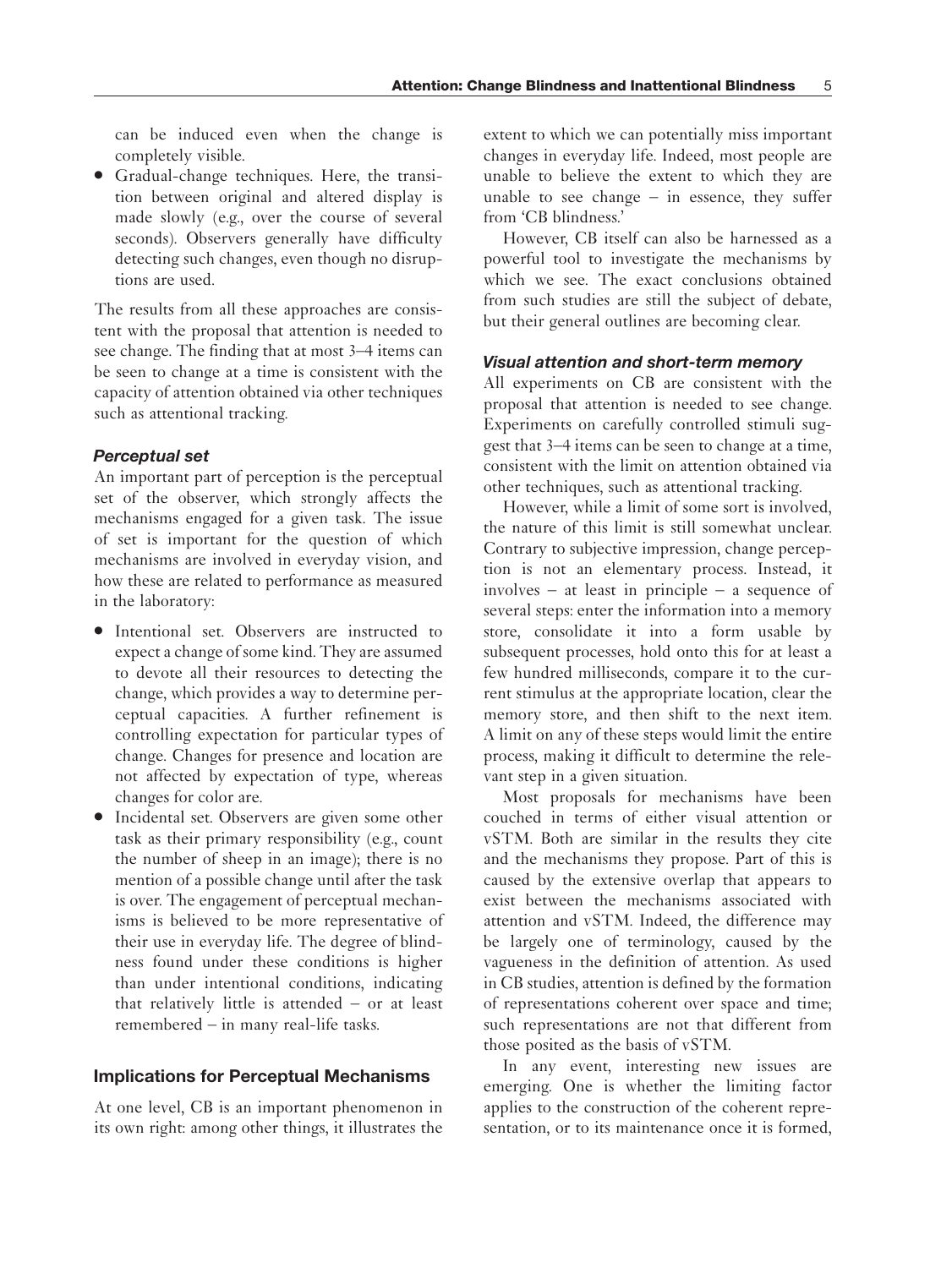or perhaps both. Another issue is the nature of the elements that are attended and held in vSTM. Much evidence suggests that these are protoobjects that already have a considerable local binding of features; if so, the function of attention and vSTM would be to create a representation with extended spatial and temporal coherence. Results also suggest that the 3–4 items are not independent, but, rather, may have a higher level of interaction such that their contents are pooled into a single collection point (or nexus) that supports the perception of an individual object.

#### Scene perception

Given that only a few items may have a coherent representation at any time, our subjective impression of seeing everything that happens in front of us cannot be correct. But care must be taken in the particular inferences drawn. Since it deals only with dynamic quantities, CB cannot say anything about the static information that may or may not be accumulated. On the other hand, it does show the existence of severe limits on the extent to which changes are represented in those subsystems accessible to conscious perception.

p0135 To account for the impression that we see all the changes that occur in front of us – not to mention that we can actually react to many of these  $-$  it has been proposed that scene perception is handled by a virtual representation. Here, coherent representations of objects – needed for change perception – are created on a 'just in time' basis, that is, formed whenever they are needed for a task and then dissolved afterward. Coordination of this process can be achieved via a sparse schematic representation of the scene – perhaps a dozen or so items, each with some properties – formed independently of the coherent representations. Guidance could be done on the basis of both high-level factors (e.g., schemas that enable testing of expected objects) and low-level factors (e.g., motion signals that draw attention to unexpected events). All results on CB are consistent with this proposal, and results from other areas (e.g., research on eye movements) appear consistent with this as well.

The status of static scene information is still unclear. In principle, it could be accumulated to create a dense description that would match our subjective impression. However, such accumulation

is unnecessary: a virtual representation could handle most if not all aspects of scene perception. Furthermore, no results to date have clearly shown storage of information beyond the relatively sparse information used for guidance and the contents of attention and vSTM. Some information about the prior state of a changed item appears to be stored in a longerterm memory not used for the perception of change; the amount of this is information not known. More generally, many scenes might be stored in long-term memories of various kinds, but the information density of each could still be quite low – perhaps a relatively limited amount of information from each of a dozen or so locations.

Whether the dynamic element is total or partial, it nevertheless plays an important role in each individual's perception of a given scene. CB has therefore been useful as a tool to investigate individual differences in perception: the faster a change is detected, the more important it is deemed to be. Studies have shown an effect of training – including culture – on the encoding of objects and the importance attached to them, along with an influence of the particular task undertaken. There is also an emerging connection here with the design of interactive visual interfaces: these owe much of their success to the engagement of these dynamic mechanisms, and are therefore subject to many of the same considerations regarding operator and task.

## Inattentional Blindness

#### **Background**

It has been known for thousands of years that people engaged in deep thought can fail to see something directly in front of their eyes. Such blindness can be easily induced when an observer intensely attends to some event, for example, waiting to see if an oncoming automobile will stop in time. Under such conditions, much of the visual field can effectively disappear from consciousness, even if it contains objects that are highly visible. It was long believed that such blindness might be due to the image of an unseen object falling onto the periphery of the eye, which is relatively poor at perceiving form. But decades of research have shown that location is unimportant – the key factor is attention.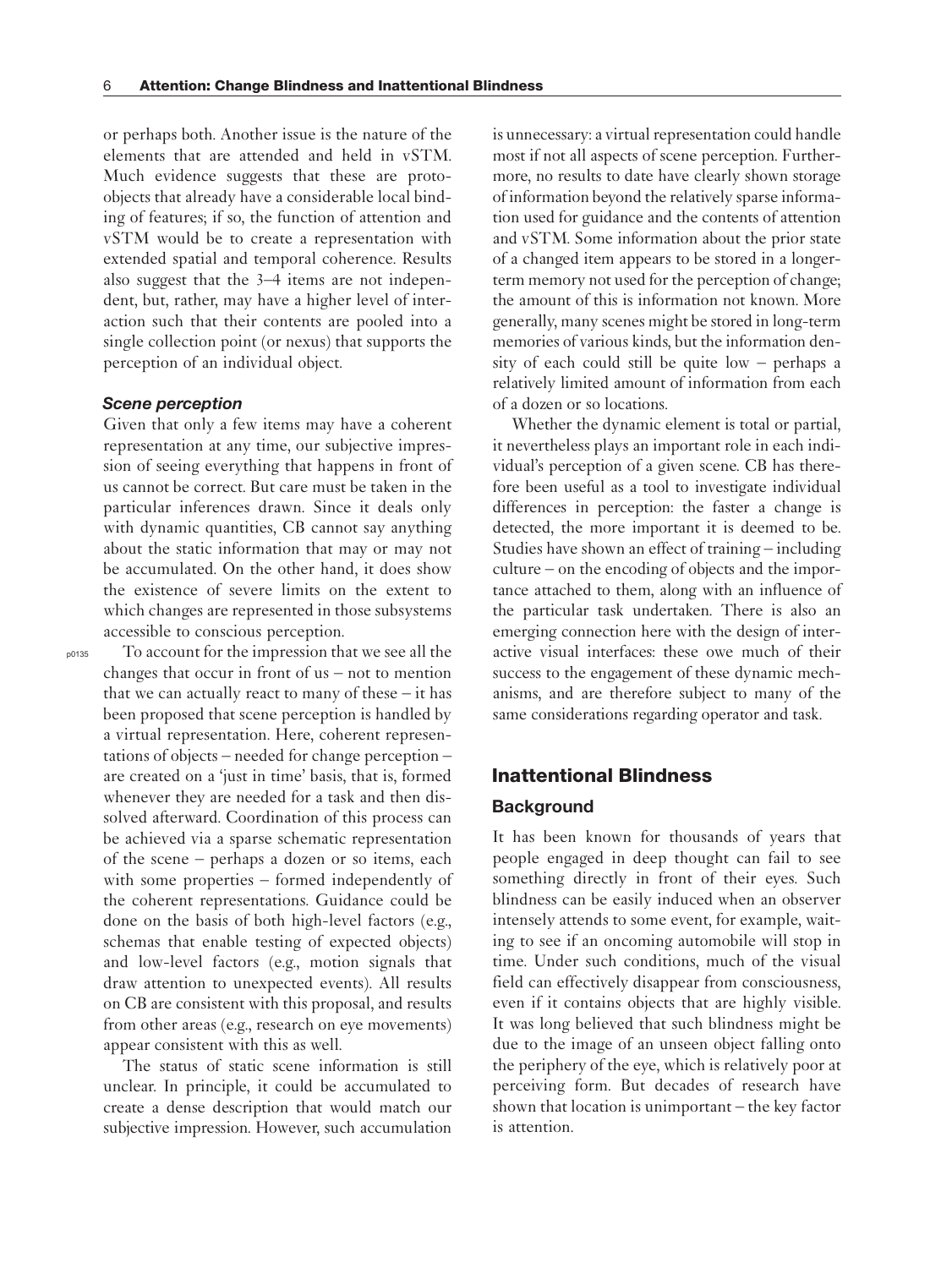<span id="page-6-0"></span>One of the earliest lines of research that encountered this IB was the study of head-up displays for aircraft pilots, which superimpose instructions and information over a view of the external world. Simulator studies in the early 1960s discovered that when pilots carried out difficult maneuvers requiring attention to outside cues, they did not see the unexpected appearance of instructions to alter course. Later studies showed the converse effect: if pilots focused on the displayed instructions, they often failed to see highly visible aircraft unexpectedly rolled out onto the runway in front of them.

The first perceptual studies to investigate this effect took place in the 1970s. These used selective looking tasks, where observers were presented with two superimposed visual events (e.g., a sports game and the face of someone talking) and asked to attend to just one of these. Results showed that observers could easily report what happened in the attended event, but did not do well in the other: they often missed large unexpected events, such as the appearance of a woman carrying an umbrella. This happened even when the unseen stimulus was in the center of the visual field, showing that the cause of this blindness effect was not optical, but attentional.

p0165 Although this effect was surprising, the use of superimposed stimuli caused it to be considered somewhat artificial, and interest in it never really developed. But in the 1990s a new wave of studies

did manage to kindle interest. These differed from the earlier studies in several ways. First, they used opaque rather than superimposed (or transparent) stimuli, greatly reducing concerns about artificiality. Indeed, it was found that even large unexpected events – such as the appearance of a human in a gorilla suit – were still not noticed by most observers under these conditions. Second, in addition to videos of events, techniques were also developed based on brief-presented static images (Figure 2), which showed that IB could apply to both static and dynamic stimuli. Third, simple stimuli were often used in both the static and dynamic case, allowing more experimental control. And finally, there was greater examination of the effects caused by the stimuli that were not seen consciously. Together, these developments showed that IB could indeed occur in everyday life, and that the mechanisms involved play a major role in everyday perception.

## Conceptual Distinctions

Work on the theoretical and experimental aspects of IB have emphasized several conceptual distinctions. Some apply not only to IB but are also relevant to more general issues of awareness.

### Expression versus suppression

Given that attention is needed to see something (i.e., consciously experience it), two general possibilities



Figure 2 Example of a technique to induce IB. A static test stimulus is presented while visual attention is focused on a primary task; here, the task is to report which of the two lines is longer. (a) Noncritical trial. The primary lines alone are presented for 200 ms, followed by a mask to prevent further processing. The observer must report which is the longer line. Two or three such trials are usually given to allow the observer to get into the appropriate mental state. (b) Critical trial. Along with the primary lines, an unexpected test stimulus is presented nearby. Blindness is measured by detection (or identification or localization) of the test stimulus. An additional round of trials is often presented, in which the test stimulus is now expected; this is believed to correspond to a condition of divided attention.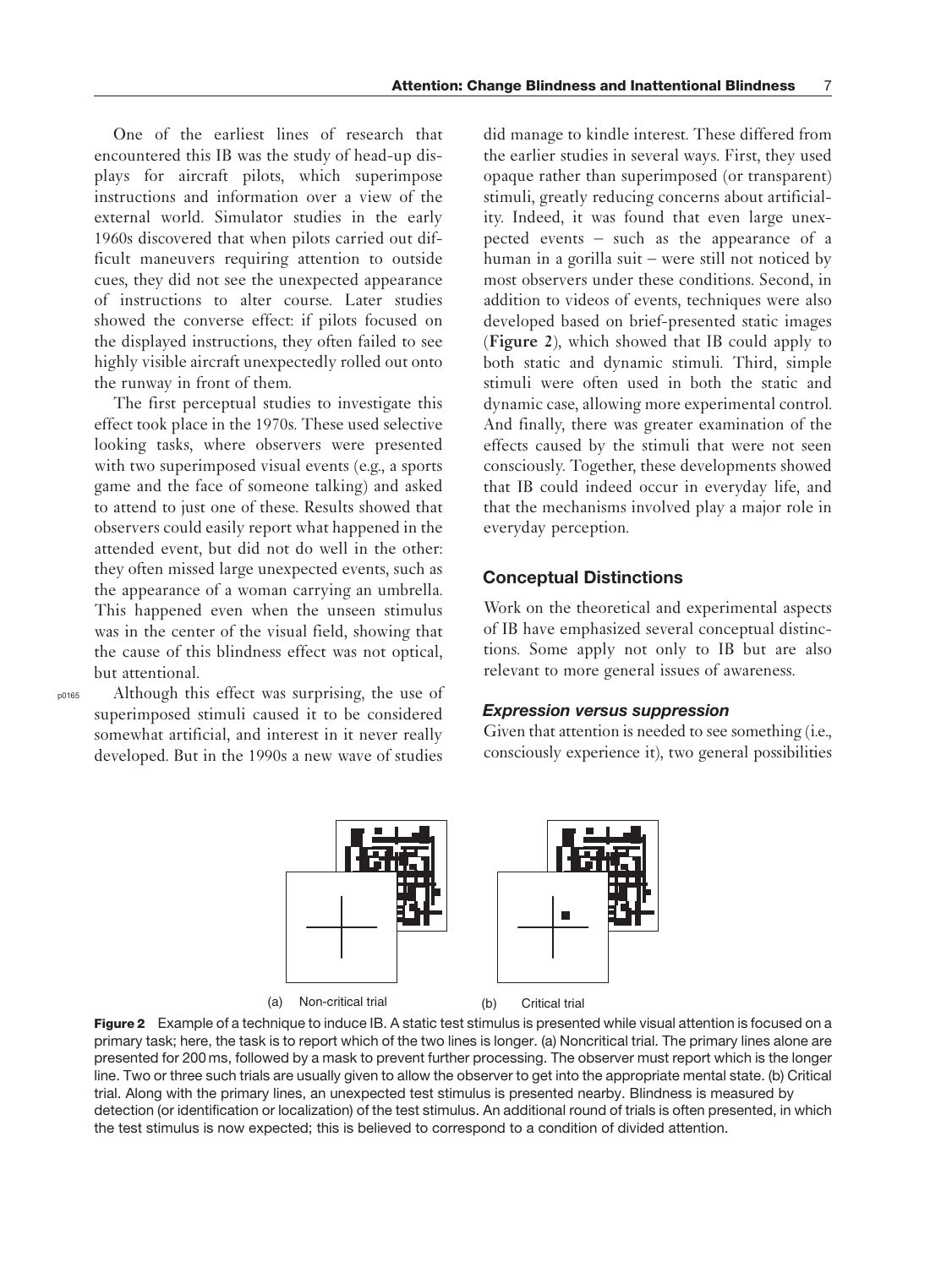exist as to how it acts. First, attention might cause selected stimuli to be expressed consciously, for example, they enter awareness by being activated so as to exceed some threshold. In this view, attention does not just facilitate the conscious perception of a stimulus – it also enables it. On the other hand, attention might act to selectively suppress some of the stimuli, so that they vanish from the conscious mind. (In both cases, the status of unattended items is open: they might be weakly expressed in some way, or available implicitly.) It is worth noting that the two possibilities are not exclusive: it could be that both are used, with attention acting to express – or at least emphasize – some items while suppressing others.

## Restricted versus unrestricted effects

A related issue is the extent of any expression or suppression. It was once believed that everything registered in the visual system was experienced consciously. However, given that implicit perception of various kinds has been found, an important issue is whether the selective effects underlying IB are restricted to conscious experience, or whether they spill over to other aspects of perception.

For example, results show that attentional inhibition of a given location will increase the amount of blindness there. But does such inhibition attenuate the input strongly enough to also affect implicit processes at that location? Virtually all studies to date have assumed that selective effects are restricted to conscious experience, but this assumption has not been tested.

## **Experimental Approaches and Results**

At the most general level, all studies of IB use the same basic approach. An observer is given a primary task that engages their visual attention, an unexpected test object (or event) then appears in the display, and the response of the observer to that appearance is then tested. Because expectation is an important factor, several trials without a test stimulus are generally presented first. Results are taken from the trial in which the test stimulus first appears (the critical trial). After this, the object is no longer entirely unexpected, and the blindness levels in subsequent trials are usually much lower, consistent with the idea that attention is now divided among the expected stimuli.

## Type of task

As in the case of CB, several different aspects of perception can be distinguished, each of which can be tested by appropriate selection of task:

- . Detection. This is the most basic aspect of perception, concerned with the simple noticing of something present; no properties of the stimulus itself need be involved. For isolated static items that are small, that is, have an extent of less than about  $1^\circ$  of visual angle, observers often fail to see anything at all in conditions that induce IB. For larger items, however, detection remains generally good. For dynamic events, informal observations suggest that the unattended event does not necessarily disappear entirely – observers often notice 'something else' going on, but cannot say what it is.
- . Identification. This is concerned with determining various properties of the stimulus. For example, observers can be asked to report the color or location of an item; in principle – although not often in practice – this can be done whether or not it was detected. Observers can usually report the color of a small item that is detected; identification of shape appears to be more difficult. Detection without identification has been reported, but it has been suggested that these are simply false positives.
- . Localization. Here, the task is to locate the test stimulus that appears in the critical trial. In principle, this can be tested independently of detection and identification, although this is rarely done. Observers are able to report the location of a small item that is detected, showing that there may be some interaction between these two aspects of perception.

## Type of response

Performance can also be studied in terms of the kind of percept experienced. Operationally, this can be done by testing different aspects of the observer's response to the appearance of a stimulus. These different aspects effectively involve different perceptual subsystems:

. Explicit percept. This is the kind of percept used in most IB experiments. The observer is asked to respond to their conscious experience,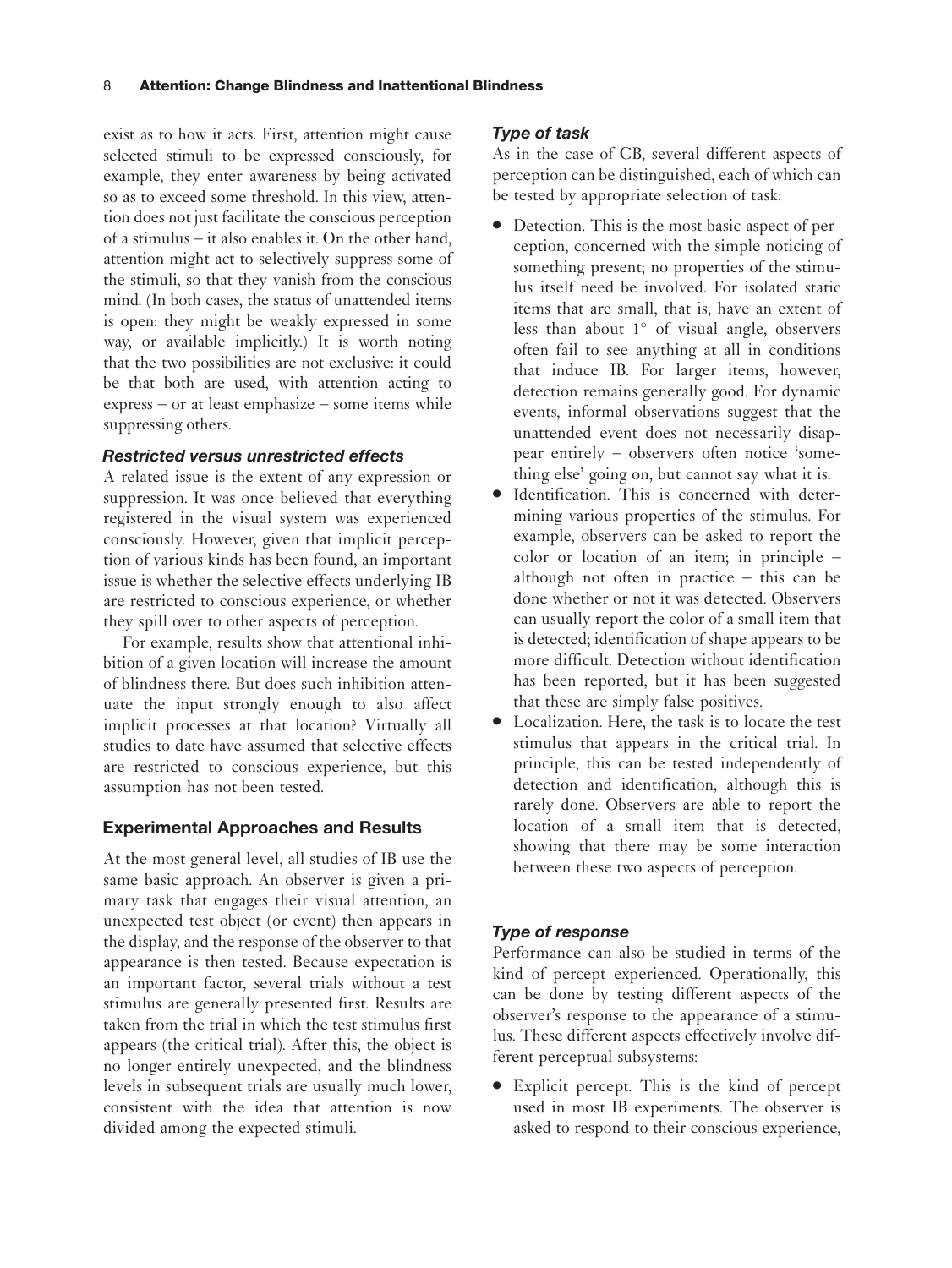that is, the picture they have of something. The usual definition of IB is in terms of the failure to have such an experience; the proposal that attention is needed to see is likewise concerned with this aspect.

- . Implicit percept. Items that are not experienced consciously may still be perceived implicitly. Given that the observer is blind to the stimulus, responses cannot be measured via direct subjective experience; they must instead be based on indirect effects. For example, relatively little blindness is found for emotionally laden words or pictures. This suggests that such words have been perceived implicitly, with attention drawn to them on the basis of their meaning. Similarly, a length illusion can occur in a set of lines perceived consciously, even if the background lines that induce the illusion are themselves not reported.
- . Motor response to primary task. The response to the appearance of a test stimulus can be measured by its effect on the speed or accuracy of the primary task. This is essentially the approach developed to study attention capture, which measures the effect of a new item on motor response times for the main task, regardless of whether the new item is seen. (An interesting variation would be to determine if such effects are conditional on the experiential state of the test stimulus.)
- . Visuomotor response. Here, the appearance of an item causes the eye to move toward it. This is another approach developed in the area of attention capture; again, this response is measured regardless of whether the item is seen. This might be useful for studying IB if measurement were made conditional on whether the test stimulus is consciously experienced.

#### **Attentional manipulation**

An important factor in inducing IB is to present the test stimulus while the observer has their visual attention engaged on an unrelated task. This has been done in several ways:

. Superimposed stimuli. Two independent dynamic events (e.g., a basketball game and two pairs of hands playing a game) are presented simultaneously. In earlier studies, this was often done via half-silvered mirrors; more recent studies do this electronically. The result is perceived as a set of transparent or ghostly images. Observers can easily attend to one of these, but can often miss events in the other.

- . Interspersed stimuli. Here, two different sets of stimuli are presented; all are opaque and appear on the same display (see [Figure 2](#page-6-0)). Tests on static stimuli generally use this method. Observers are asked to carry out a primary task on one of the sets (e.g., make a length judgment on a pair of lines); a test stimulus is presented near these lines a few trials later. Dynamic events have also been tested this way. A high degree of blindness can be found, even when the items in the two sets of stimuli are intermingled.
- . Dichoptic presentation. Here, two independent events are presented, each to a different eye; the observer is asked to pay attention to one of them. Events in the unattended eye often fail to be reported. In contrast with superimposed stimuli, where observers often have an impression of 'something else' going on, observers here fail to experience anything of the unattended set – it is simply not there. This may be related to the blindness experienced in binocular rivalry suppression.

#### Perceptual set

An important aspect of IB is the perceptual set of the observer. There are several ways this could influence performance:

- . Control of selectivity. This is the extent to which selection – either expression or suppression – is invoked in the primary task. For example, observers can be required to attend only to the whiteshirted players in a game, while ignoring the black-shirted players. In such tasks, blindness appears to be due at least in part to observers suppressing the features of the ignored stimuli: the greater the similarity of the test item to the ignored items, the greater the blindness. In nonselective tasks, there is no need to screen out any stimuli, at least up to the critical trial. Blindness is still induced here, but it remains unknown whether this is due to a failure of expression or an invocation of suppression.
- . Control of capture. It has been suggested that high-level control may be exerted over the kind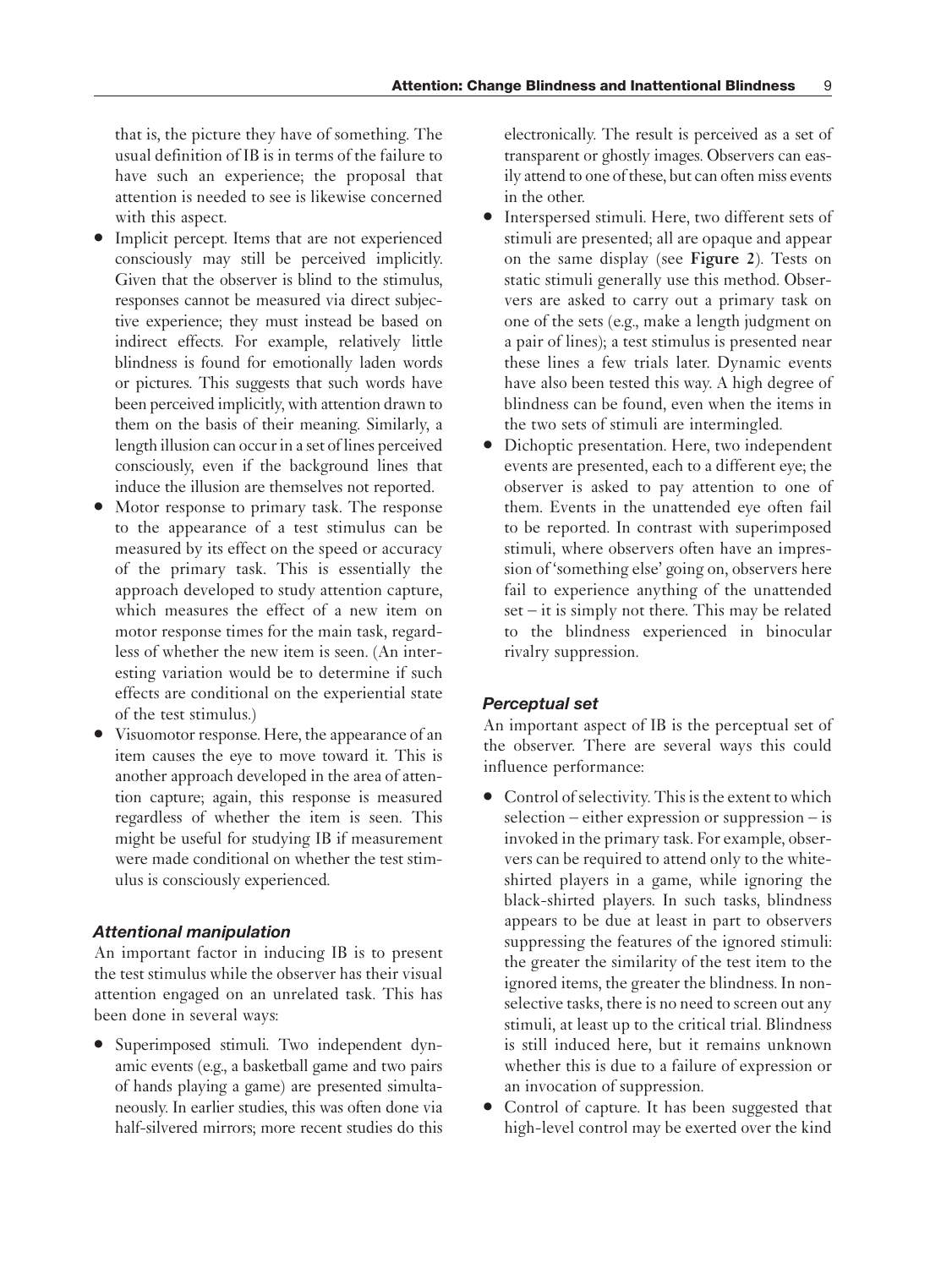of stimuli that can capture attention, and thus be seen. Attention is usually drawn by the appearance of a new item or by the presence of a unique property. However, work on attention capture has shown that this can be overridden by a high-level attentional set. Results on IB are consistent with the proposal that an attentional set governs what is consciously seen, with distinctive stimuli experienced consciously only if they fit into the observer's expectations.

#### Implications for Perceptual Mechanisms

The finding that observers can often fail to see highly noticeable objects and events touches on several issues concerning the way we cope with our world. For example, it suggests that we might not be aware of the extent to which we fail to see various aspects of our immediate environment, even if these are important and highly visible. (This might be termed IB blindness.) This has obvious implications for tasks such as driving, where the ability to accurately perceive objects and events is literally a matter of life and death, and where knowing about our limitations could well affect how careful we are.

Meanwhile, work on IB can also tell us about the mechanisms involved in visual perception. In particular, it can provide a unique perspective on the mechanisms that underlie our conscious experience of the world.

# **Visual attention**

All results to date are consistent with the proposal that attention is needed to see an object or event. For example, the degree of blindness has been found to increase with distance from the center of the attended location, in accord with space-based models of attention. In addition, the greater the attentional load of the primary task, the greater the blindness to the test stimulus, which is consistent with the proposal of a limited attentional capacity. Indeed, the inability of an observer to follow more than one coherent event supports the proposal that only one complex object or event can be attended at a time.

Results also provide tentative support for the proposal that the high-level control of attention is achieved via an attentional set which determines the kinds of information that can capture attention, and perhaps also the kinds of information that can enter conscious awareness. This development potentially connects work on IB to work on attention capture.

Another possible connection is with preattentive vision, usually studied by the rapid detection (or pop-out) of unique items in a display. Work here has pointed toward a considerable amount of processing achieved in the absence of attention. But this assumes that little or no attention is given to most items in a display at any moment. Results on IB suggest that this supposedly inattentional condition may be better viewed as a case of diffuse attention, with the inattentional condition characterized as one where no conscious perception exists.

However, there are several findings that make these connections less than certain. For example, an observer in an IB experiment can usually detect the individual items in a group, although the grouped pattern itself cannot be identified. In addition, the pop-out of a unique item in a group occurs only if the group appears in the critical trial; if this group is shown earlier in noncritical trials (with the unique item the same as the others), pop-out no longer occurs. So what is the effect of the unique item here? If it is to draw attention to the group, why are the individual elements already seen in the earlier, noncritical trials? And why should pop-out occur in one condition, but not the other?

### Scene perception

Relatively little work has studied the aspects of natural scenes perceived under conditions of inattention. Studies using briefly presented scenes as test stimuli found that observers could usually report the scene gist (i.e., its overall meaning, such as being an office or a forest), along with several objects of indeterminate description. Some confabulation is also found. This is broadly similar to results on the ability of observers to rapidly perceive the gist of scenes from brief exposures of 100 ms or less, which is also likely done with little or no focused attention.

Individual differences in the coding of scenes and events can be measured in terms of how blindness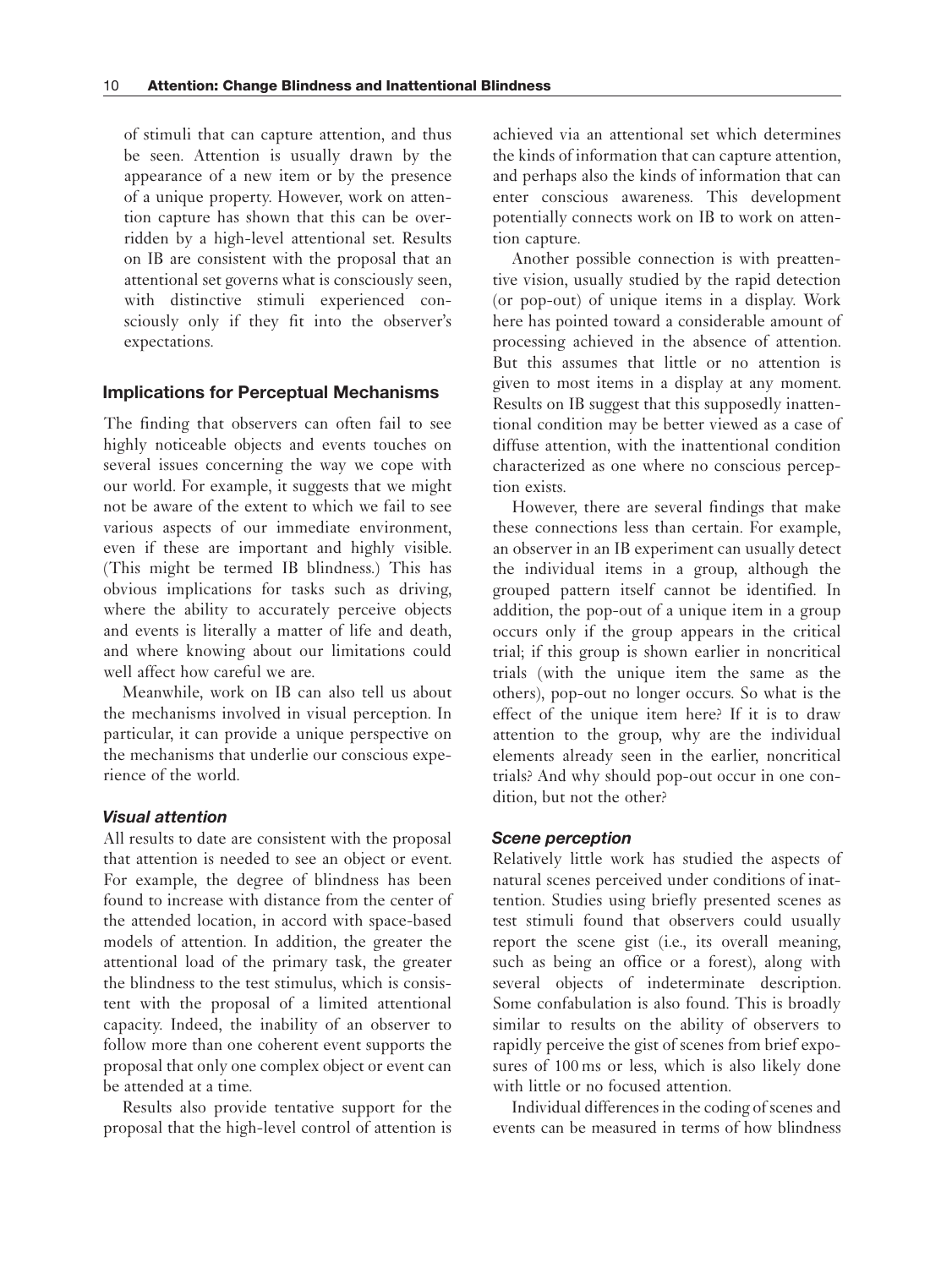varies with the primary task. For example, experts in basketball could better detect the appearance of an unexpected object while they were attending to a basketball game. This suggests that they had encoded the scenes and events in a way that allowed them to divert some of their attention to occasionally monitor other items, without seriously affecting performance on the primary task.

The model of scene perception often used to account for results on IB is the perceptual cycle. Here, sustained attention is believed to activate the conscious percept of a stimulus; once this has been done, the stimulus has entered the cycle, and helps select the appropriate schema to determine what information to admit next. In contrast, stimuli that do not become part of the predictive cycle may never be seen at all. Such stimuli – especially low-level signals – can guide the process, but do not enter awareness on their own. Similarly, information assembled at a preattentive level can also guide this process, although it too does not enter awareness automatically. This model has some similarities to the dynamic scene representation often used to account for CB, as well as the reentrant models used to account for conscious experience.

#### General Issues

# **Change Blindness versus Inattentional Blindness**

CB and IB both involve a failure to perceive things that are easily seen once noticed, and both are believed to be due to a lack of attention. It is therefore likely they are related. But exactly how?

First of all, the difference between CB and IB does not depend on the kind of input. Both can be found using dynamic images, and both can be found using static images. And the particular contents of the input do not matter for either. Instead, the critical difference between the two is the status of the information under consideration. IB is entirely concerned with first-order information – the simple presence of quantities. In contrast, CB involves second-order information – the transitions between these quantities. These can be separated: an alternating sequence of two images, say, could be experienced as a 50% presence of each image over time

(same first-order distributions), but with different amounts of change (different second-order distributions) if the alternation rates are not the same. And just as CB can say little about first-order (static) information, IB can say little about second-order (changing) information. The two therefore refer to largely complementary aspects of the visual world.

This distinction has consequences for the perceptual mechanisms involved. For example, the kind of attention required for each aspect of perception may be different – or at least, have different effects. The kind of attention involved in IB is space based: the degree of blindness increases with increasing distance from the center of attention. It is also easily diverted – hence the common use of a test stimulus that is completely unexpected. In contrast, the kind of attention needed to perceive change is object-based and is much less easily diverted (or at least slower), since telling the observer that a change will occur – and even giving them practice at perceiving it – does not affect performance to any great extent. Loosely speaking, IB might be identified with the absence of diffuse attention, and CB with the absence of focused attention. But a final determination of this must await a better understanding of attention itself.

#### Blindness versus Amnesia

An important issue in regards to the status of these induced failures is whether they are failures of perception or of memory. It might be, for instance, that an observer did experience something under conditions that induced CB or IB, but then forgot it before they could make their report. If so, these effects would not be forms of blindness, but forms of amnesia.

In the case of CB, the resolution of this issue is reasonably straightforward. Perception of change is often measured by asking the observer to respond to the change as soon as they see it; all that is needed to trigger this is a minimal conscious experience. When observers are asked to respond to a single change, only a few hundred milliseconds exist between its presentation and the initiation of the report (e.g., the pressing of a button). Thus, if the experience of change is forgotten in the absence of attention, it would be exceedingly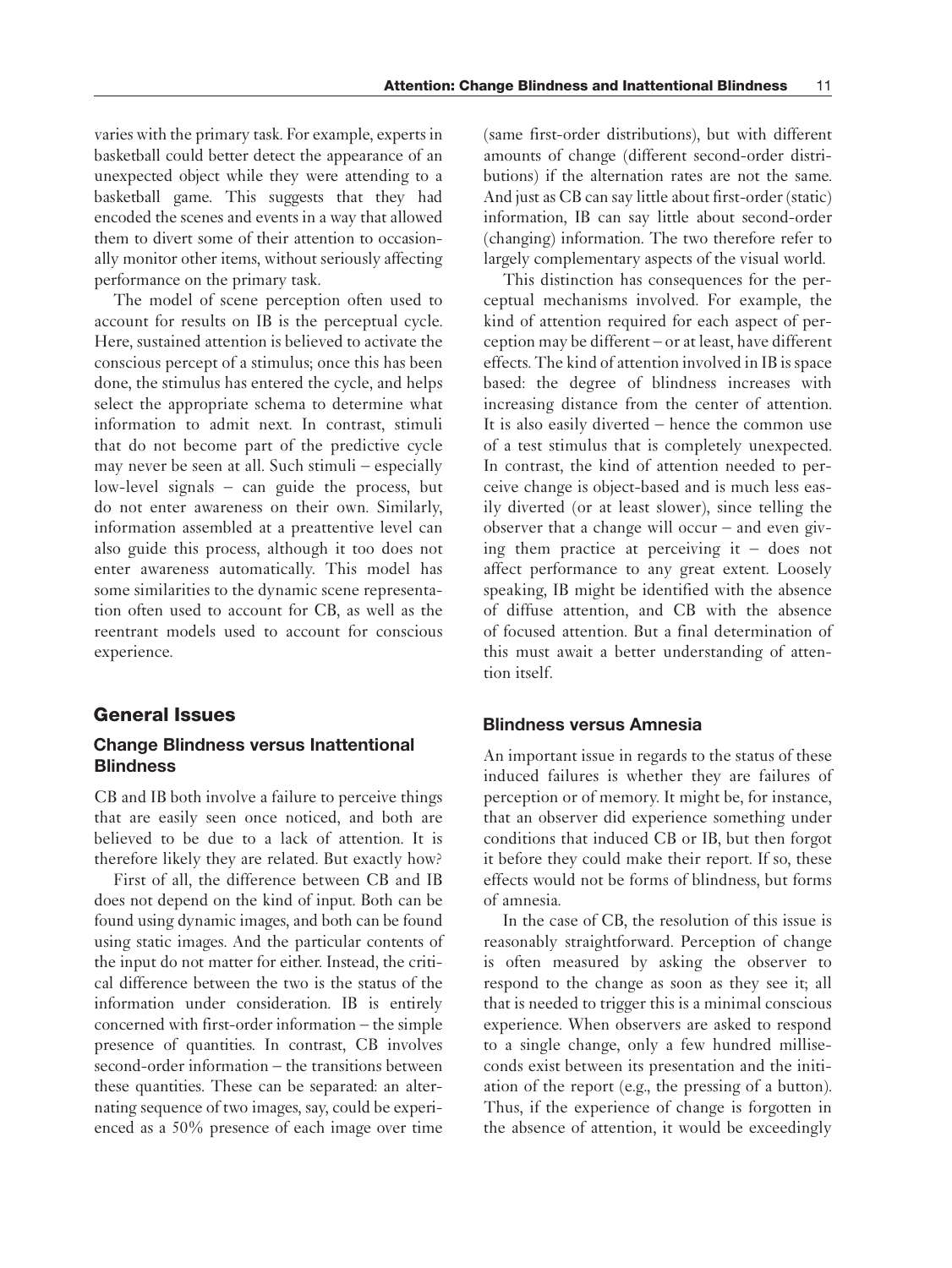brief and incapable of causing a response to be initiated. To all intents and purposes it would be as if it never existed, at least at the conscious level. (Note that if taken seriously, the possibly of such a fleeting perception would not be restricted to CB – it would apply to any failure of perception.)

The situation for IB is more complex. In one sense, this issue was resolved by the finding that unattended – and thus unseen – items are indeed perceived, in that they can indirectly affect aspects of conscious experience. Entry into conscious experience itself, however, is not addressed by this. The observer is usually asked about a possible item only after the primary task has been completed, which allows several seconds to possibly forget it. And, the observer cannot be asked to prepare to respond to the test stimulus, since this sets up an expectation of the item, which severely diminishes the attentional diversion, and thus the degree of blindness.

This issue has been grappled with in several ways. One is to present a highly surprising or meaningful item, and hope that the observer will spontaneously report it. However, this has not generally been successful: even if a human walks around in a gorilla suit or if an airplane is wheeled out onto the runway where the pilot is about to land, most observers still do not respond. It has been proposed that the observers do see the visual elements, but do not assign meaning to them. In essence, this phenomenon becomes one of inattentional agnosia. (This may explain the reports in some selective looking experiments, where observers see 'something else' going on, but do not know what it is.)

Another perspective derives from studies of the neural systems involved. Patients with lesions to particular parts of the cortex can suffer conditions such as neglect and extinction, in which attention cannot be easily allocated to objects. Such patients, however, do not appear to experience forgetting – they simply do not report perceiving such stimuli, even when asked with the object in full view. In addition, functional imaging of the brains of normal observers shows that words are not consciously identified in the absence of attention, even if the observer is looking directly at them. These results make it highly likely that the failure is one of perception, and not memory.

### Visual Attention versus Visual Experience

CB and IB can be regarded as two forms of the perceptual failure created by the diversion of attentional resources. They can be distinguished at the functional level by the type of information involved (second- or first-order information, respectively). They also appear to be distinguished by the type of attention involved (focused or diffuse) and the kinds of operations (e.g., comparison) associated with these. This division may correspond to the two modes sometimes proposed for conscious visual experience: an object mode associated with focused attention and a background mode operating as default. Beyond this, however, only partial and tentative conclusions can be drawn regarding the issue of how visual attention relates to conscious visual experience.

In the case where attention of any kind is absent, there does not appear to be any conscious experience of stimuli (second-order quantities for focused attention; first-order quantities for diffuse). However, results still point to a considerable amount of processing being carried out. For example, work on IB indicates that unattended – and therefore unseen – items can influence the perception of attended items. Similarly, some models of CB posit low-level representations with a degree of detail and feature binding (proto-objects) that are formed in the absence of this kind of attention.

It is worth pointing out that observers in IB experiments often report that they can detect something about the nonselected stimuli, even though they cannot always identify it. Importantly, this kind of experience is found only in those experiments involving superimposed or interspersed stimuli; for dichoptically presented stimuli, there is a complete absence of perception of the nonselected event. This suggests that in the superimposed and interspersed conditions diffuse attention is given to nonselected events, with the main event given focused attention. If so, this would suggest that identification and localization may require more focused attention (or related resource), and that both diffuse and focused attention may be allocated simultaneously to different stimuli.

This proposal would be consistent with work on CB. Focused attention is needed only for the perception of complex quantities such as change;